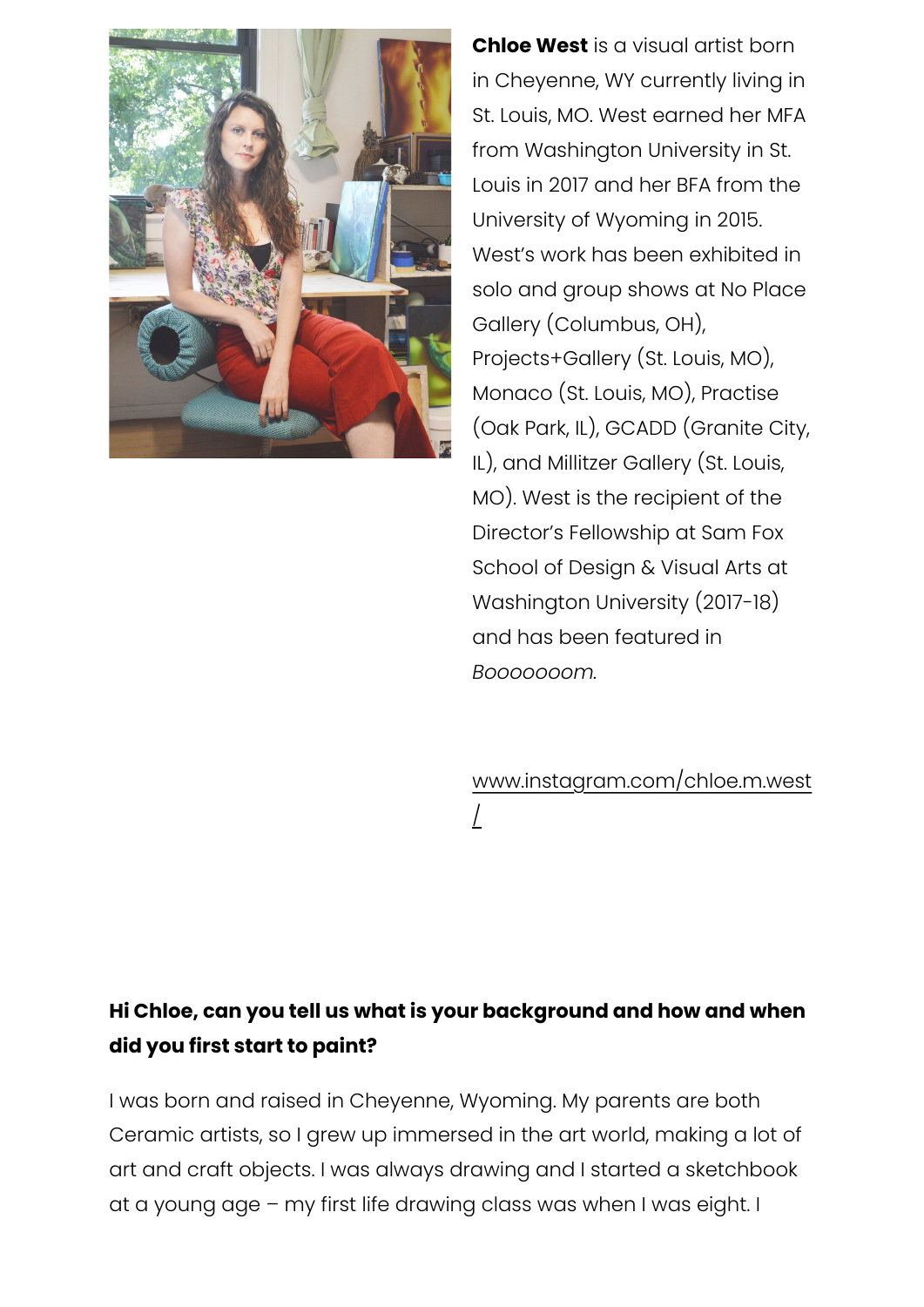began to paint more seriously in high school art classes. I spent a lot of time painting on the floor of my bedroom with a makeshift easel made from a stack of books. I took art classes and workshops at the local Community College during summer breaks. I went on to pursue an art degree from the University of Wyoming. I studied other art forms, but always returned to painting. This culminated in an MFA from Washington University in St. Louis in painting.

#### **What is your process like? How do you begin a work?**

Many of my works start in the sketchbook, but the process of my recent work has changed slightly. In the summer of 2020, I went home to Wyoming for a few months. This was during the early pandemic, and I wanted to get out of the city. Every day, I would go out walking on the High Plains near my home. The connection I felt to the landscape I grew up in exhilarated me. I started to collect objects I came across on these hikes: mostly animal bones. My family went on these long treks out to the uninhabited space of the prairie and foothills and would help me carry back huge loads of bones we found. I started to make images of myself with the bones, sometimes out in the landscape, captured through photography. The bones are very symbolic to me, they remind me of the beautiful and unforgiving aspects of the range.

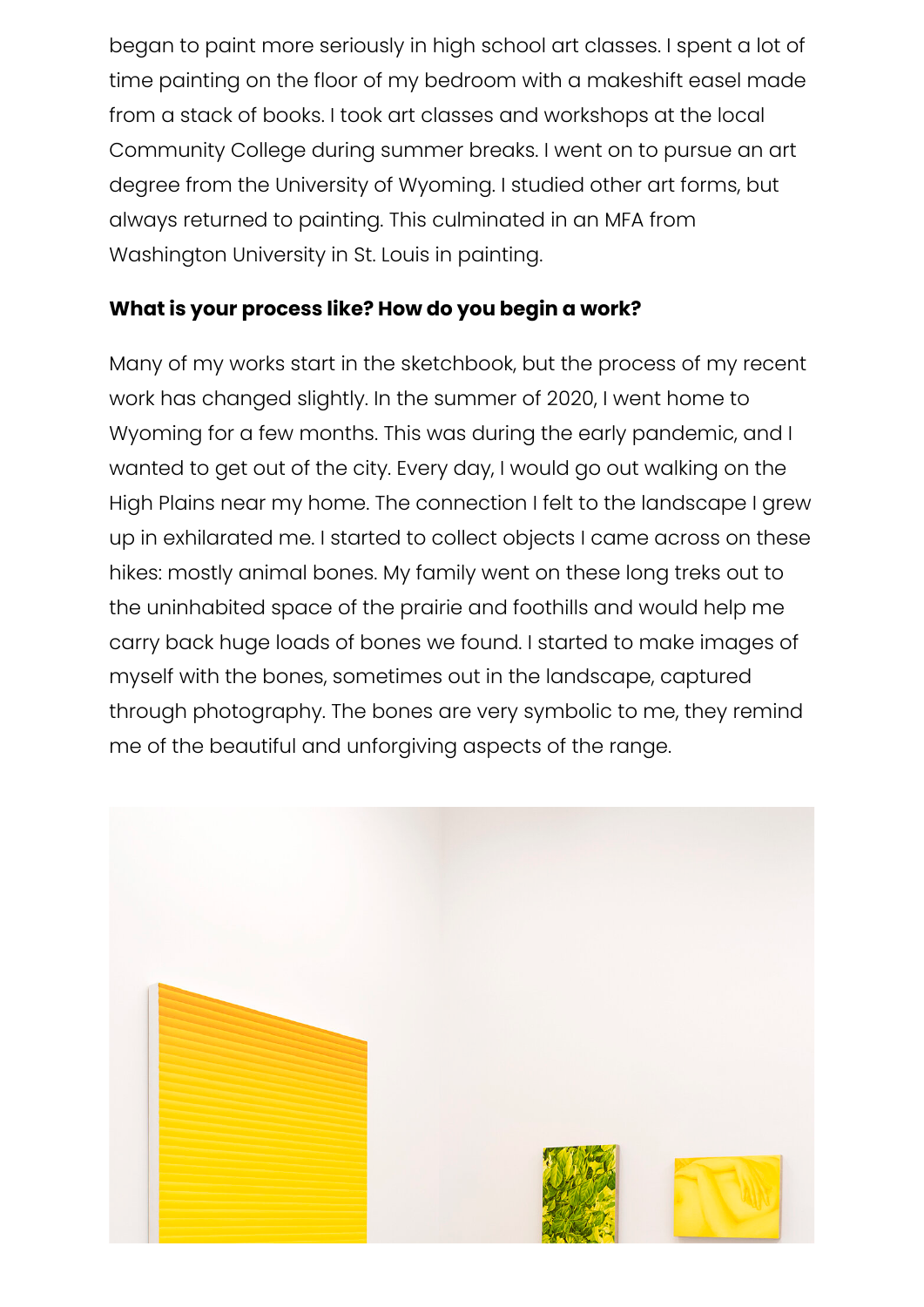

#### **What is the most important source of inspiration?**

I am continually inspired by European art from the Medieval and Renaissance eras, especially Dutch and Flemish painting. My work is in dialogue with several tropes of the era, specifically *vanitas* painting and depictions of the nude figure. I work in oil painting methods I would describe as partially traditional, so the craft and history of oil painting is always galvanizing. I am engrossed by the history of representation, symbolism, and functions of the gaze as it relates to the human form. The histories responsible for rendering the female body visible are particularly fascinating to me.

## **Why your art is focused on the human body? Can you tell us why do you only paint some part of the body?**

I am mesmerized with the figure as a subject. I drew and painted figures predominantly even as a child. There is an obsession with the body, collectively and individually. I am precisely aware of my subjectivity as a woman and as a queer person; my understandings of my body and how I move through the world are inexplicitly intertwined with the perception of my identity. I also studied dance, specifically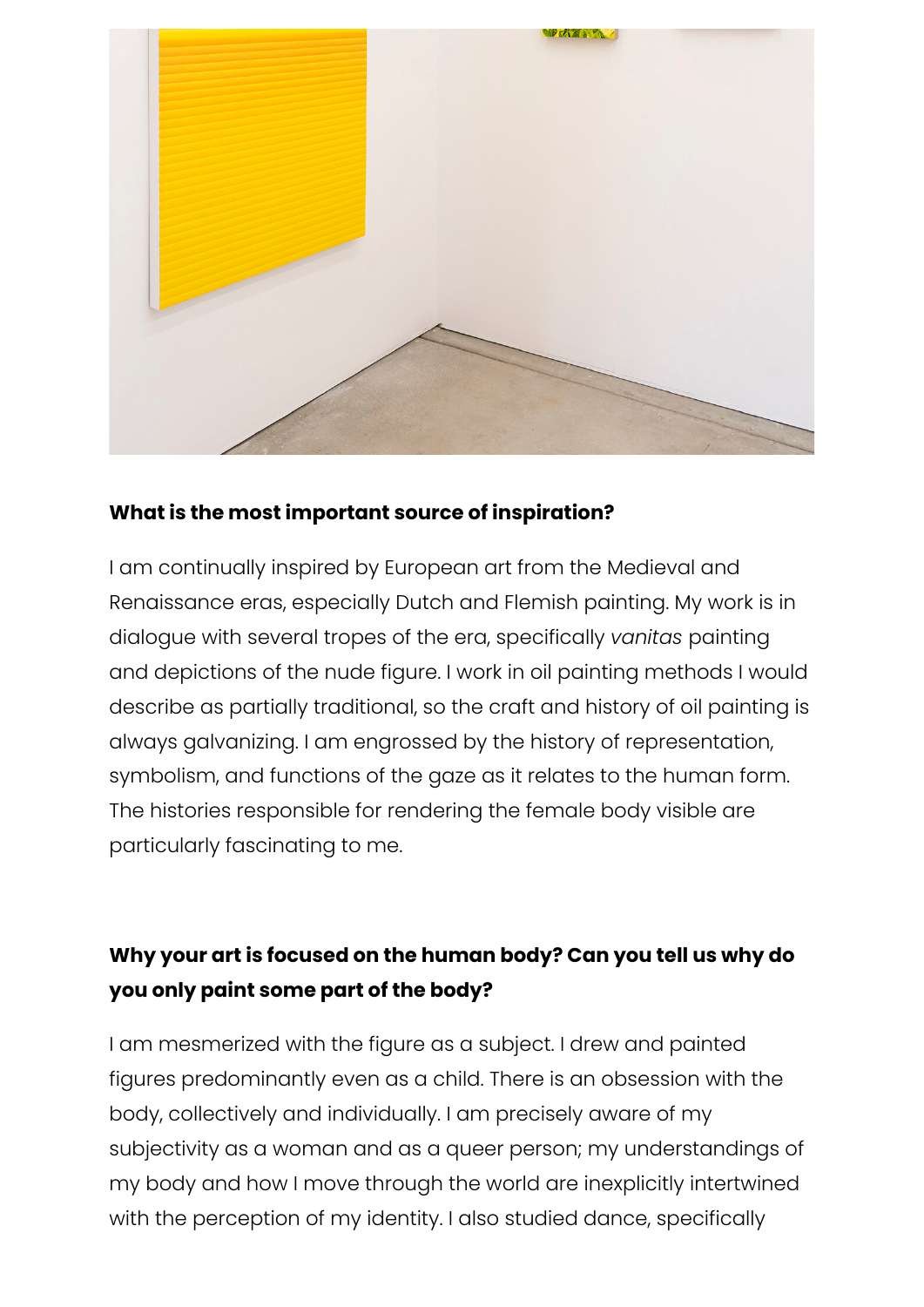Ballet, from ages 4 to 23. This was a formative experience in how I understand my body and how it relates to space.

I deal with the figure in fragments because I am not necessarily creating narrative works which require a specific identifiable character. I paint myself, but I use my body to symbolize the Body, or the femaleidentifying body, in broader terms. Some works are more specific than others, but it is not always conceptually important to perceive the work as a self-portrait.